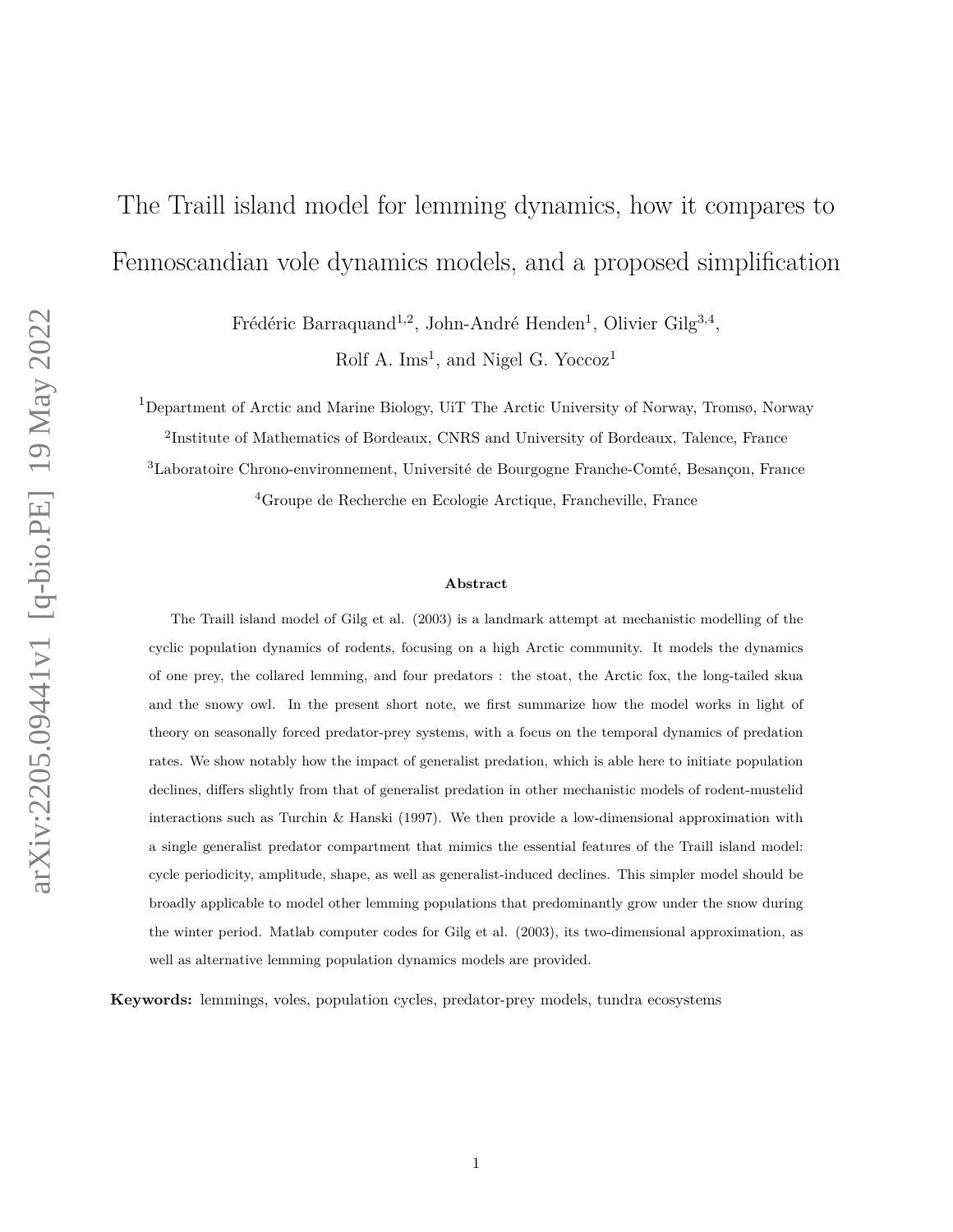## **The Gilg, Hanski & Sittler (2003) model for Arctic lemmings**

The predator-prey community in [Gilg et al.](#page-10-0) [\(2003\)](#page-10-0) is constituted of one prey species, the collared lemming (*Dicrostonyx groenlandicus*), and its four predators: the stoat (*Mustela erminea*), the Arctic fox (*Alopex lagopus*), the long-tailed skua (*Stercorarius longicaudus*) and the snowy owl (*Bubo scandiacus*). The basic structure of the model is that of a coupled system of nonlinear differential equations for the lemming and stoat populations (present year-round and all years), with time-varying terms. The time-varying part of the model results largely from avian and fox predation on lemmings, which happens only in the summer, in addition to a heightened intrinsic population growth of lemmings in winter. Finally, another forcing term comes from the stoat reproduction, which is modelled as a discontinuous burst, the stoat population being multiplied by  $(1 + v)$  every year in the spring. The model here is slightly reformulated to make its mathematical structure more apparent. The lemming population dynamics are described by

$$
\frac{dN}{dt} = \underbrace{r(t)N}_{\text{exp. growth}} - \underbrace{\Gamma(N, N', t)}_{\text{generalist predation}} - \underbrace{\frac{cN^2P}{D^2 + N^2}}_{\text{specialist predation}}.
$$
\n(1)

For convenience, we will count time in unit of years, and define the variable  $t_{\text{mod}} = t \equiv 1$ , hence  $t_{\text{mod}}$  is time of year between  $0$  and  $1$ . A key variable is  $N'$ , the lemming density at snowmelt:

$$
t_{\text{mod}} < t_{\text{snowmelt}}, \qquad N' = N(t) \& r(t) = r_w
$$
\n
$$
t_{\text{mod}} > t_{\text{snowmelt}}, \quad N' = N(t_{\text{snowmelt}}) \& r(t) = r_s \tag{2}
$$

N' can be thought of as a perceived lemming density by generalist and nomadic predators upon their seasonal arrival to the system, that introduces a short time delay in summer in the model (decisions made by the predators are conditional to  $N'$ ). The generalist predation term  $\Gamma(N, N', t)$  is exactly zero in winter, and changes during the summer as a function of settlement and reproduction schedules of the various predators. The stoat density *P* has dynamics of the form

$$
\frac{dP}{dt} = -(d_h + \Delta(N)(d_l - d_h))P
$$
\n(3)

with  $d_h$  the maximum stoat death rate and  $d_l$  the minimum death rate, and  $\Delta(N)$  a sigmoid function between 0 and 1, that makes the dynamics switch between the two mortality rates according to the formula  $\Delta(N) = 1/2 + \arctan(b(N - D))/\pi$ . In other words, there is a higher predator death rate when there is no food. The stoat compartment is additionally subjected to an interruption and modification of the state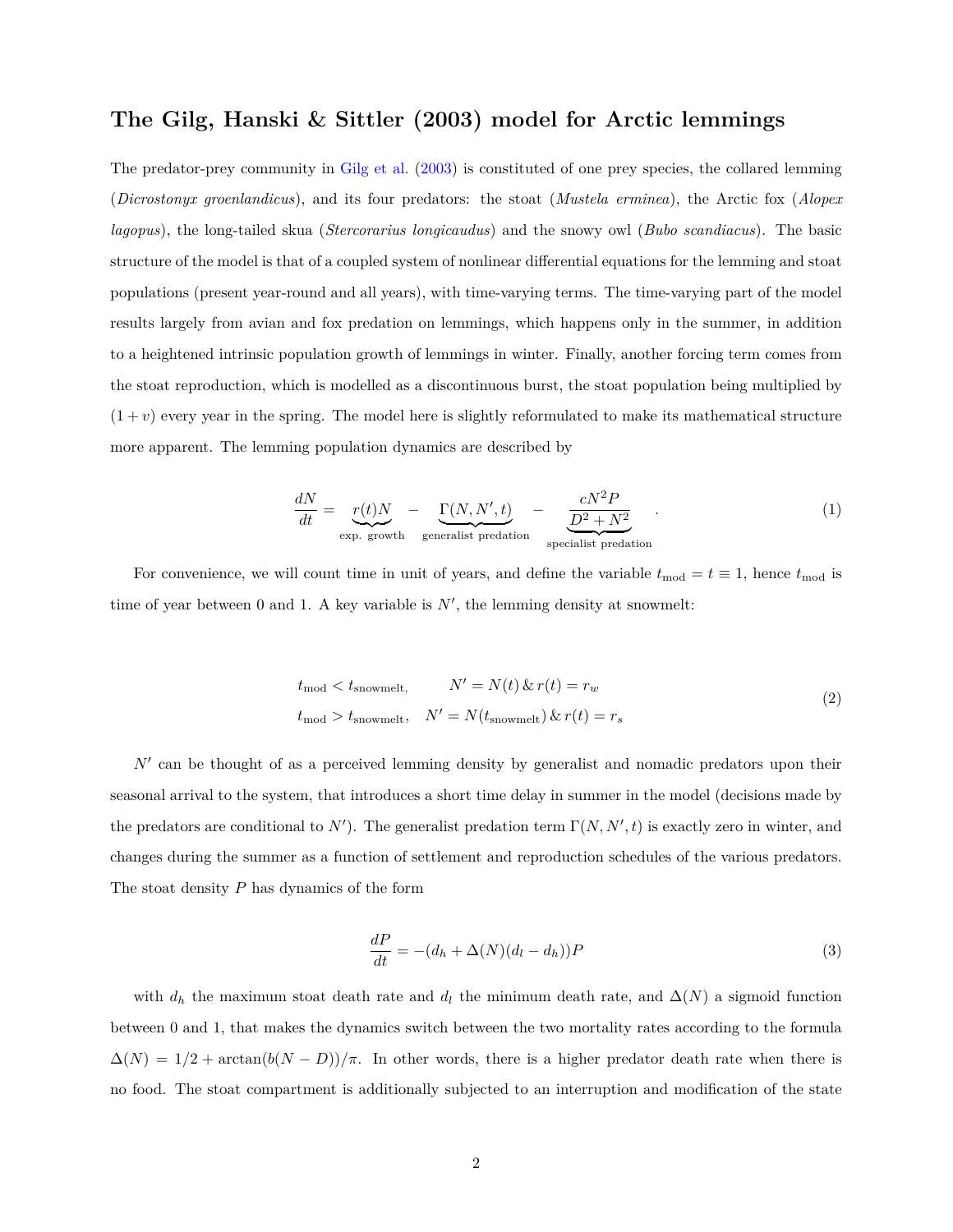variable, i.e., each year at time *t*stoat the integration stops and the predator density switches from *P* to  $P(1 + v)$  where *v* is the number of offsprings (the youngs are assumed to be equivalents to adults).

The generalist predation rate can be decomposed into 3 separate terms corresponding to the different predators (both for adults and juveniles, the latter being counted in "adult equivalents"). It is a function of time through the predator densities:

$$
\Gamma(N, N', t) = \underbrace{\frac{W_f N^2 (P_f(t) + P_{yf}(t))}{D_f^2 + N(t)^2}}_{\text{fox}} + \underbrace{\frac{W_o N(t)^2 (P_o(t) + P_{yo}(t))}{D_o^2 + N(t)^2}}_{\text{owl}} + \underbrace{\frac{W_l N(t)^4 (P_l(t) + P_{yl}(t))}{D_l^4 + N(t)^4}}_{\text{skua}}.
$$
\n(4)

The numerical response of the predators (and hence, the seasonal variation in generalist predation pressure) is fully described in Table 1.

| Predator | Adults (when present)                 | Youngs x Growth youngs                                                                                     | Arrival date     | Leaving date       | Birth date                      |
|----------|---------------------------------------|------------------------------------------------------------------------------------------------------------|------------------|--------------------|---------------------------------|
| Fox      | $P_f = \frac{b_f N'^2}{Y_s^2 + N'^2}$ | $P_{yf}(t) =$<br>$\frac{f}{Y_f^{\prime 2}+N^{\prime 2}} \times \frac{1}{1+e^{-0.36(365t_{\text{mod}}-9)}}$ | $t_{ofa} = 0.52$ | $t_{\rm fall}=1.0$ | $t_{\rm snowmelt} = 0.65$       |
| Owl      | $P_o = \frac{b_o(N'-2)}{Yo+N'-4}$     | $P_{yo}(t) = \frac{b'_o(N'-2)}{Y'_o + N'-4} \times \frac{1}{1 + e^{-0.36(365t_{\text{mod}}-9)}}$           | $t_{ofa} = 0.52$ | $t_{ol} = 0.94$    | $t_{\text{birth}}$ owl $= 0.67$ |
| LT skua  | $P_l = 0.02$                          | $P_{yl}(t) = \frac{V_1 t}{Y_1^2 + N^2} \times \frac{1}{1 + e^{-0.464(365t_{\text{mod}} - 4.55)}}$          | $t_{la} = 0.62$  | $t_{ll} = 0.81$    | $t_{\text{birth skua}} = 0.72$  |

Table 1: Numerical responses of generalists. The density of adults in the first column apply only during the period between the arrival and leaving dates mentioned in the 4th and 5th columns. The density of youngs is conditional on that of the adults being positive, and will be non-zero after the birth date.  $P<sub>o</sub> = 0$  whenever  $N' < 2$ . Note, for comparison, that the time of stoat reproduction is  $t_{\text{stoat}} = 0.69$ .  $t_{ofa} =$  arrival time for the owl and fox,  $t_{la}$  = arrival time for the long-tailed skua,  $t_{ol}$  = leaving time for the owl,  $t_{ll}$  = leaving time for the long-tailed skua.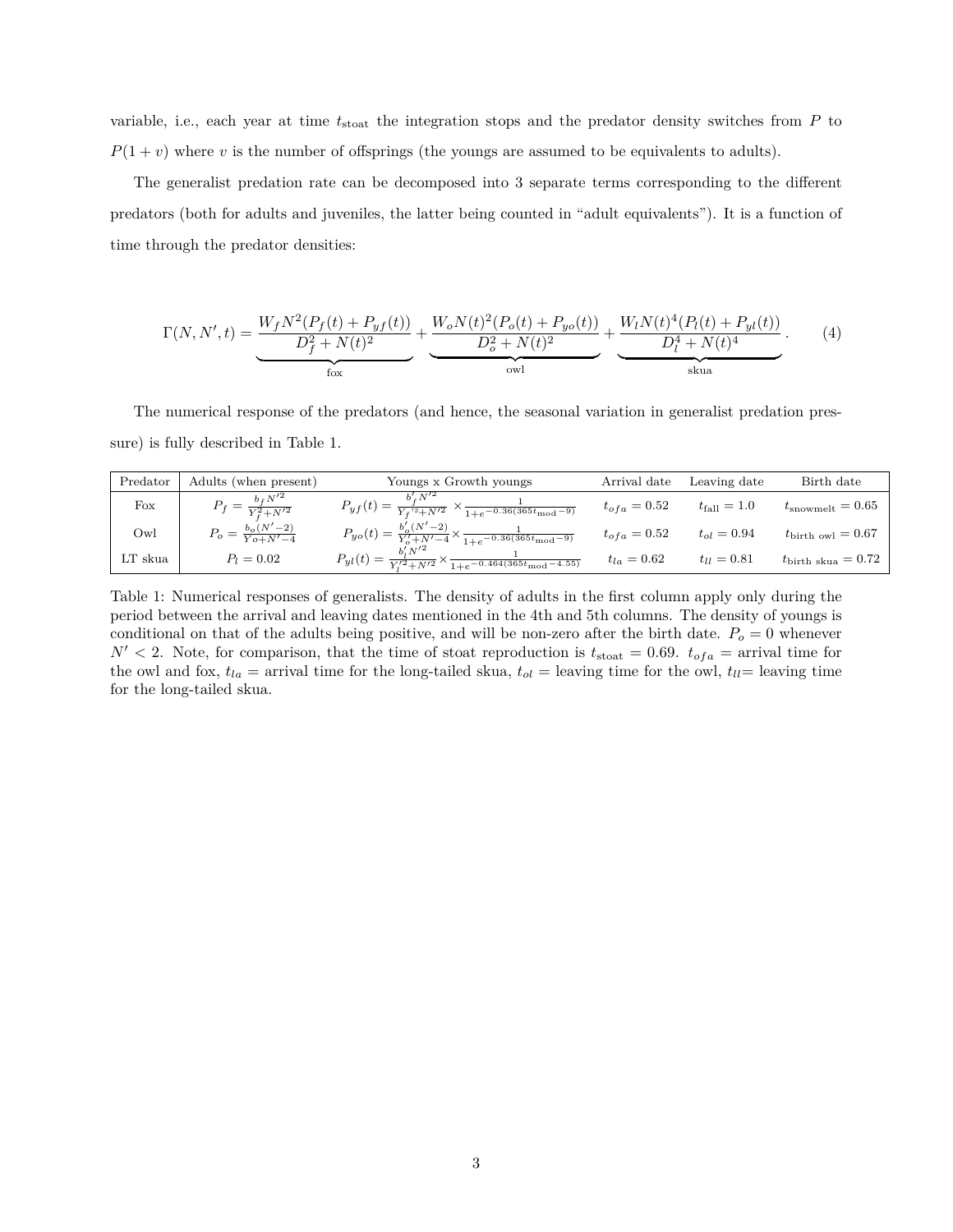

Figure 1: **Predator abundances** over time in the Gilg et al. (2003) model for the reference parameter set with all predators present.

This seasonal and large mortality ( $\approx 80$  to 90% of lemming individuals are eaten by skuas and owls over the summer in peak years<sup>[1](#page-3-0)</sup>) is in effect *equivalent to a very large seasonal perturbation*, mirroring theoretical results that show the oscillation-generating effects of such seasonal perturbations [\(Rinaldi et al.,](#page-10-1) [1993;](#page-10-1) [King](#page-10-2) [and Schaffer,](#page-10-2) [2001;](#page-10-2) [Taylor et al.,](#page-10-3) [2012\)](#page-10-3). Simulations of another, simplified Lemming-Stoat-Skua (LSS) model<sup>[2](#page-3-1)</sup> adapting the framework of [Turchin and Hanski](#page-11-0) [\(1997\)](#page-11-0) to reduce the model complexity of the Gilg et al. (2003) model, show that the 95% upper quantile of lemming values can be increased by a factor of about 1.3 in case of seasonal rather than constant generalist predation. Hence seasonal generalist predation, together with other sources of seasonality (e.g., in birth rates, [Taylor et al.,](#page-10-4) [2013\)](#page-10-4), can increase the potential for high-amplitude oscillations. Our LSS model does confirm, however, that increases in the *average* quantity of generalists (*G*) such as skuas decreases cycle amplitude and periodicity like shown in [Turchin and Hanski](#page-11-0) [\(1997\)](#page-11-0).

The [Gilg et al.](#page-10-0) [\(2003\)](#page-10-0) model without mustelids, but with generalist predators, can exhibit 2-year population cycles for some parameter values (Fig. 3), and this is largely due to the recruitment of juveniles foxes at the end of the year. We initially spotted this because of a typo in [Gilg et al.](#page-10-0) [\(2003\)](#page-10-0)'s Supplementary

<span id="page-3-0"></span><sup>1</sup>computed for a few peaks with the model

<span id="page-3-1"></span> $^{2}$  which assumes that all generalist predators behave like skuas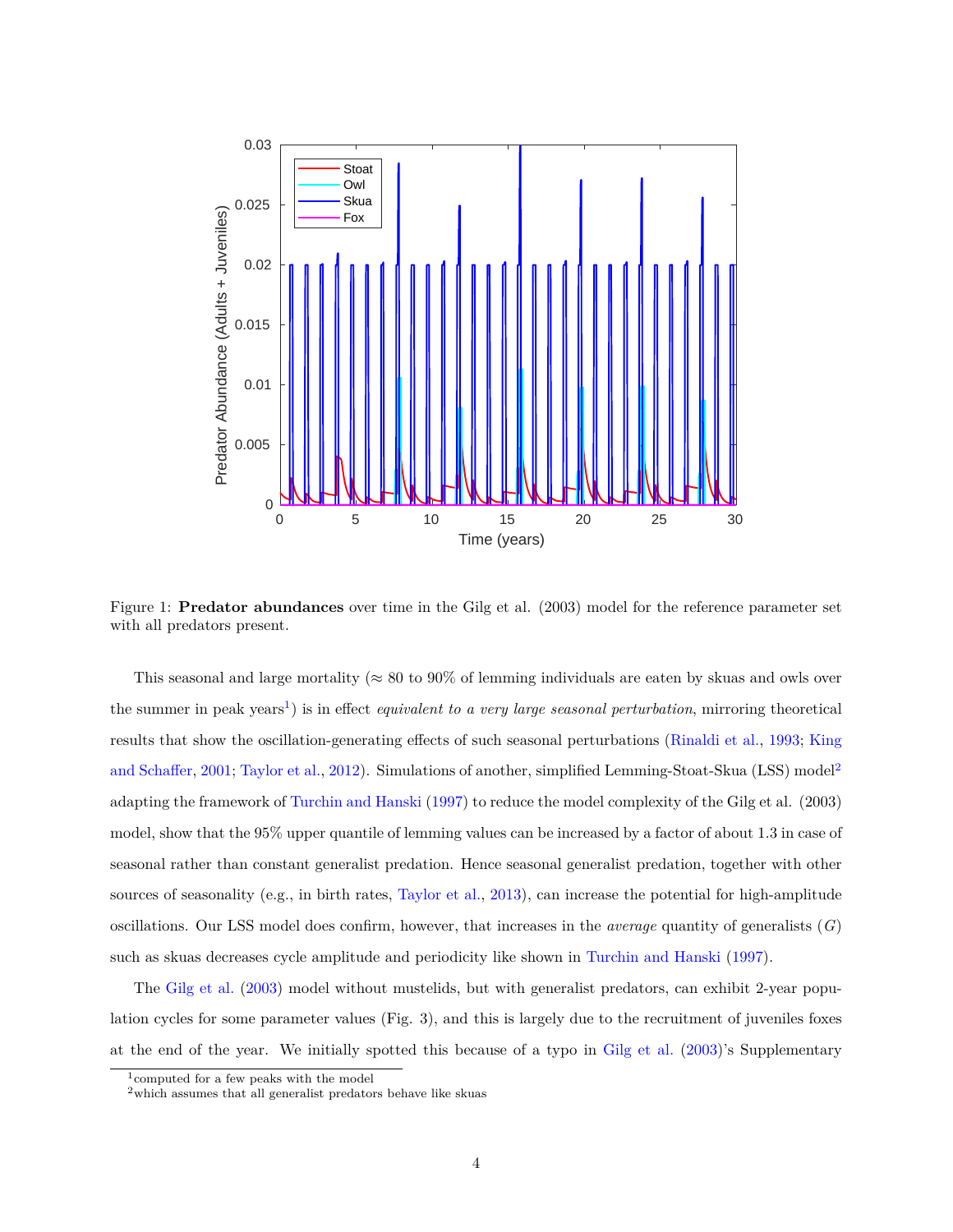

Figure 2: **Population cycles and predation rates** in the Gilg et al. (2003) model, in logarithmic scale. Parameters for lemming and stoats:  $r_W = 5$ ,  $r_S = 0.8$ ,  $v = 4.0$ ,  $c = 1000$ ,  $D = 0.08$ ,  $N_{crit} = D$ ,  $d_l =$ 0.1,  $d_h = 4$ ,  $b = 25$ . Lemming density is given in individuals per ha.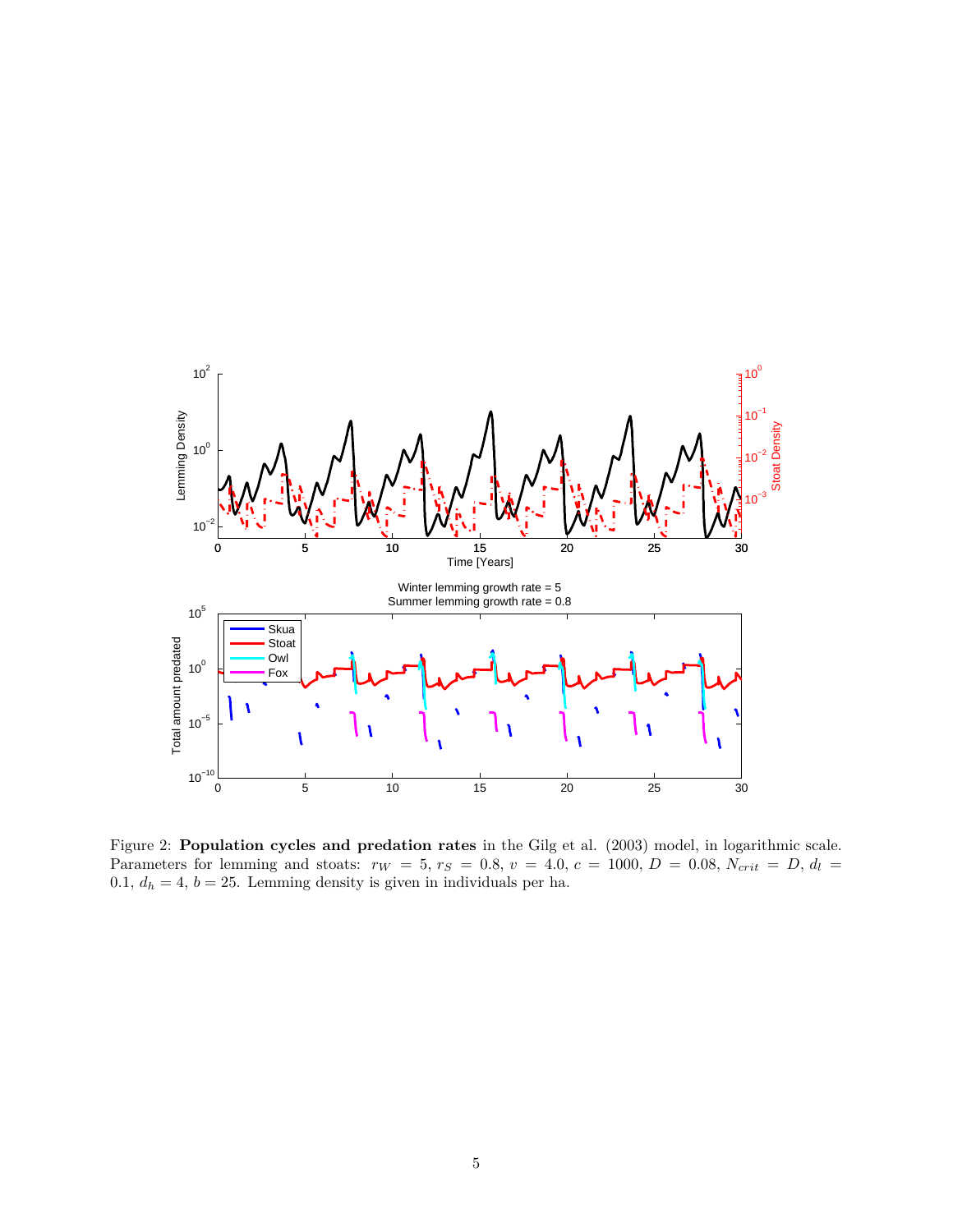

Figure 3: **2-year population cycles (and transients) in the Gilg et al. (2003) model without mustelids.** Parameters for lemming growth:  $r_W = 4$ ,  $r_S = 0.8$ ,  $v = 4.0$ ,  $c = 1000$ ,  $D = 0.1$ ,  $N_{crit} = D$ ,  $d_l =$ 0.1,  $d_h = 4$ ,  $b = 25$ . The maximum number of owls has been multiplied by two.

Material (which has been corrected in [Gilg et al.,](#page-10-5) [2009](#page-10-5) and did not affect [Gilg et al.,](#page-10-0) [2003'](#page-10-0)s simulations) where the max density of owls  $b_0$  had been multiplied by two. Two-year population cycles do not appear for the standard parameter set of [Gilg et al.](#page-10-0) [\(2003\)](#page-10-0), but it is easy to imagine that for a slightly different predator composition at another study site, such short-term fluctuations might become possible.

On the other hand, removing the skua population in the differential equations model leads to a blow-up (unstable oscillations diverging away from the attractor). Therefore, our interpretation of the cycles in the model of [Gilg et al.](#page-10-0) [\(2003\)](#page-10-0) is that:

- 1. Long-tailed skuas keep the lemming cycle within bounds through predation during the summer and generate, together with owls, strong seasonal forcing. Their influence is therefore two-fold: (a) their generalist predation tends to keep lemmings in check but (b) the fact that such predation is seasonal contributes to the population cycling.
- 2. The slightly delayed reproductive response of foxes can for some parameter sets create a short-period (2-year) cycle in absence of mustelids.
- 3. Stoats generate an eventually unstable lemming-stoat oscillation, which is transformed into a more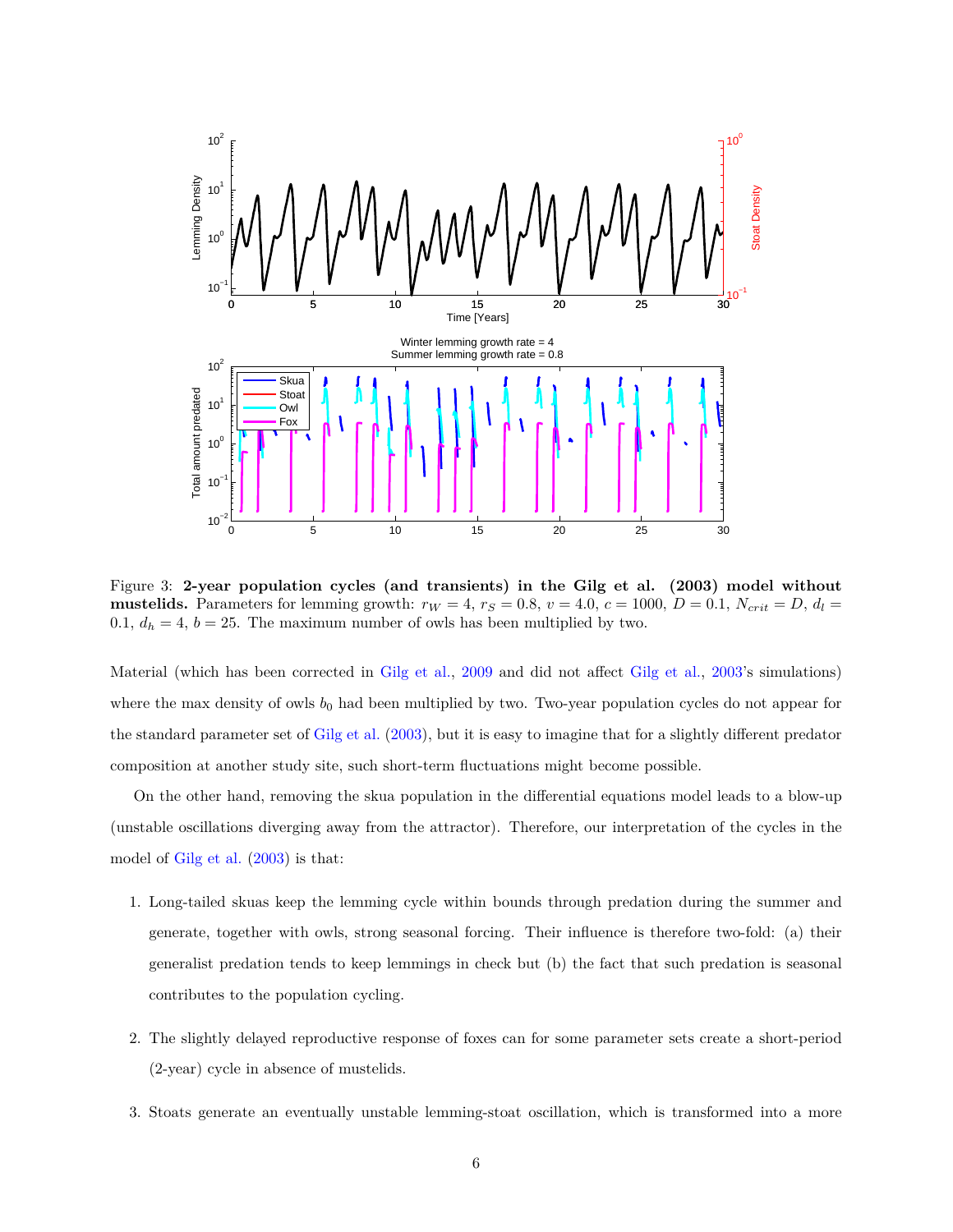sustainable attractor by generalists (skuas in particular).

Our conclusion is therefore that both 'generalists' such as skuas/owls/foxes and specialists such as mustelids contribute to some degree to generating collared lemming fluctuations in the Traill Island model. These considerations open up new challenges in defining the precise role of generalist (or nomadic specialists) versus resident specialist predators.

# **Comparison to the vole-weasel model of Turchin and Hanski (1997)**

The model of [Turchin and Hanski](#page-11-0) [\(1997\)](#page-11-0) can be written

$$
\frac{dN}{dt} = rN\left(1 - \frac{N}{K}\right) - \underbrace{\frac{GN^2}{C^2 + N^2}}_{\text{generalists}} - \underbrace{\frac{aNP}{D + N}}_{\text{specialists}}
$$
\n(5)

$$
\frac{dP}{dt} = sP\left(1 - q\frac{P}{N}\right) \tag{6}
$$

Adding seasonality and adimensionalizing, we arrive at

$$
\frac{dn}{dt} = r(1 - e\sin(2\pi t))n - rn^2 - \frac{gn^2}{h^2 + n^2} - \frac{an}{n + d}
$$
\n(7)

$$
\frac{dp}{dt} = s(1 - e\sin(2\pi t))p - sp^2/n\tag{8}
$$

with possibly a small noise term on all parameters, so that each parameter  $\Pi_t$  is transformed once a year into  $\Pi_t(1 + \sigma \epsilon_t)$ ,  $\epsilon_t \sim \mathcal{N}(0, 1)$ . This models reproduces the Fennoscandian gradient when *G* is increased from South to North. We use here the parameters  $r = 6$ ,  $e = 1.0$ ,  $K = 150.0$ ,  $s = 1.25$ ,  $C = 600.0$ ,  $D = 6.0$ ,  $Q =$ 40.0,  $G = 60.0, H = 15, \sigma = 0$ . See [Taylor et al.](#page-10-4) [\(2013\)](#page-10-4) for a recent investigation of the possible effects of changes in seasonality over the gradient on cycle periodicity and amplitude.

In Fig. 4 below we illustrate the time series of weasel and vole densities as well as the total amount killed per unit time for specialists or generalists, which shows that specialist predation is larger than generalist predation during vole population declines.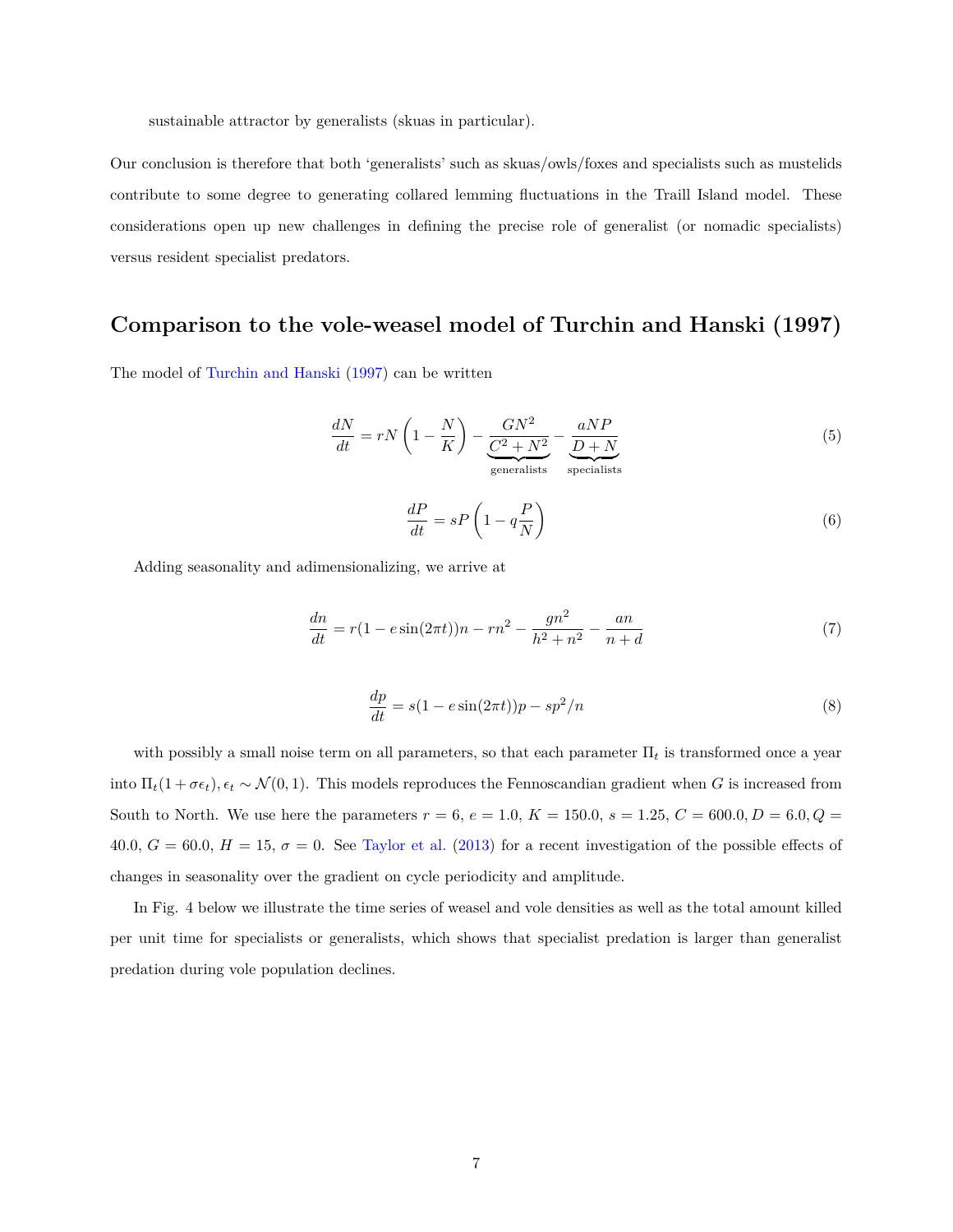

Figure 4: **Densities and predation rates in a modified version of the Turchin & Hanski (1997) model**, where we additionally allowed generalist predation rates to vary seasonally. Voles still reproduce better in summer than winter, which counteracts the increased predation levels in summer.

By contrast, the model that we adapted for modelling Greenland lemmings using the same model framework shows a slightly different kind of dynamics.

## **"Pooled generalists" model (aka Lemming - Stoat - Skua model)**

Because there are very many parameters in [Gilg et al.](#page-10-0) [\(2003\)](#page-10-0) (26 in Table S1 and S2 from the original paper, plus potentially 10 dates from Table 1 of this article), we constructed a simplified model to compare its behaviour to [Turchin and Hanski](#page-11-0) [\(1997\)](#page-11-0). The model assumes that all generalists behave like the skua (the more abundant generalist, with numbers that only depend on the season and not on other species densities). It also assumes that the numerical response has the more simplifed Leslie-type form of [Turchin](#page-11-0) [and Hanski](#page-11-0) [\(1997\)](#page-11-0), which allows to formulate a smooth model. The LSS model uses a winter indicator variable  $W(t) = \frac{1}{2}(1 + \cos(2\pi t))$ . The time  $t = 0$  is in january, so that  $W = 1$  in full winter, 0 in full summer. The full differential equation model then writes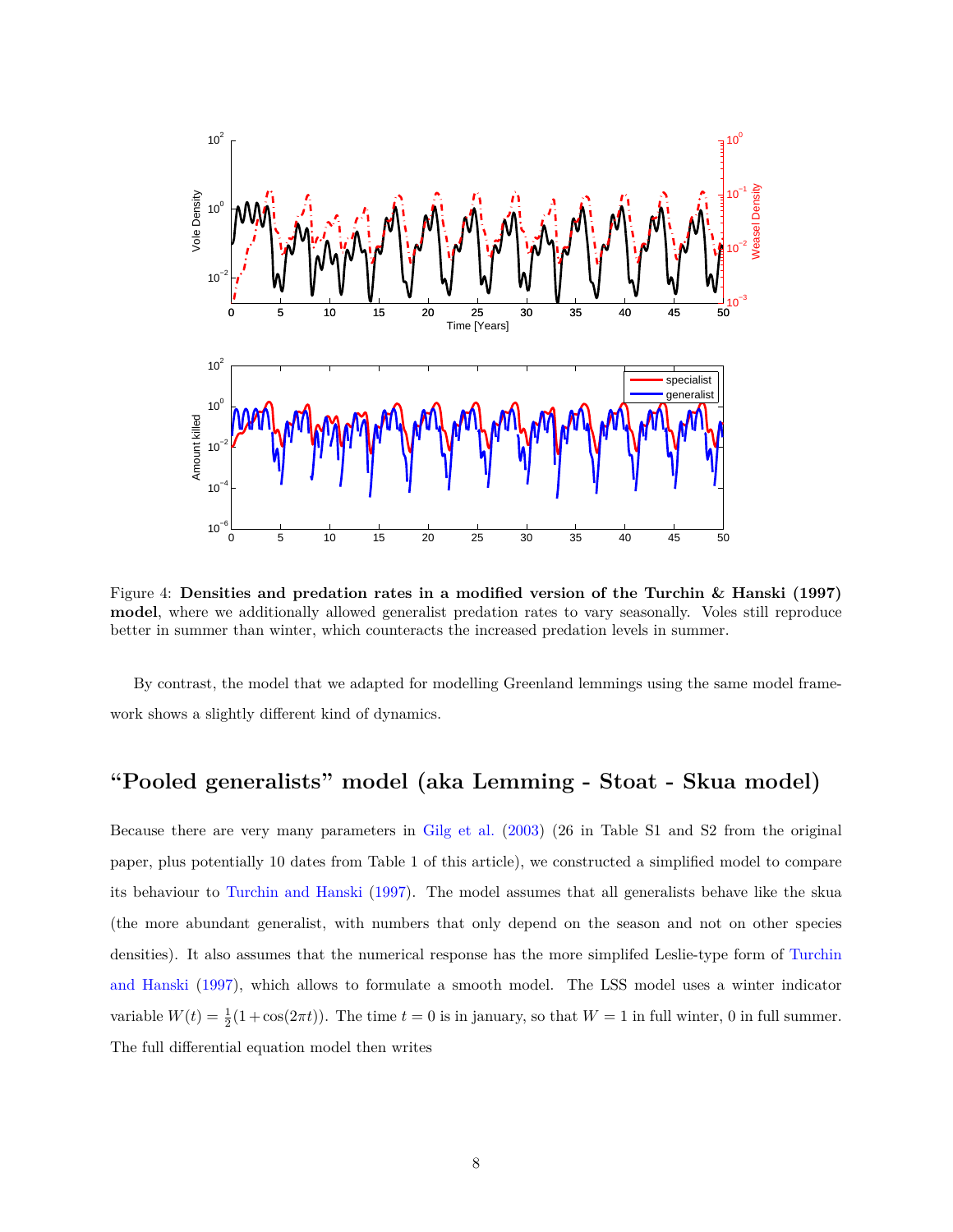$$
\frac{dN}{dt} = r_{min}N + (r_{max} - r_{min})W(t)N - r_{max}\frac{N^2}{K} - \underbrace{\frac{G(1 - W(t))N^4}{H^4 + N^4}}_{\text{generalist} = \text{skua}} - \underbrace{\frac{CN^2P}{D^2 + N^2}}_{\text{specialist} = \text{stoa}} \tag{9}
$$

$$
\frac{dP}{dt} = sP\left(1 - q\frac{P}{N}\right) \tag{10}
$$

Parameters used in Fig. [5](#page-8-0) are tailored to the Greenland Traill island case study: *rmax* = 6*, rmin* = 0.5*, K* = 500*, G* = 50*, H* = 2*, C* = 1000*, D* = 0.1*, s* = 1.75*, Q* = 100*.* Because the carrying capacity *K* in absence of predation was absent in the Traill island model, it is here set to a large value, but it is notable that the LSS model can also work without. The functional response exponents have been taken in accordance to [Gilg et al.](#page-10-0) [\(2003\)](#page-10-0) and are all sigmoid (Type III), in contrast to the more classical choice of type II response for specialists and type III for generalists in [Turchin and Hanski](#page-11-0) [\(1997\)](#page-11-0).

Simulating this model, Fig 5 below, we see that the predation by generalists in summer is much higher than that of the specialist (note the logarithmic scale), in constrast to [Turchin and Hanski](#page-11-0) [\(1997\)](#page-11-0). We also see very clearly that generalists clearly initiate the lemming declines, by "cropping off" the lemming peaks.



<span id="page-8-0"></span>Figure 5: **"Pooled generalists" LSS model simulation**. See text for parameter values.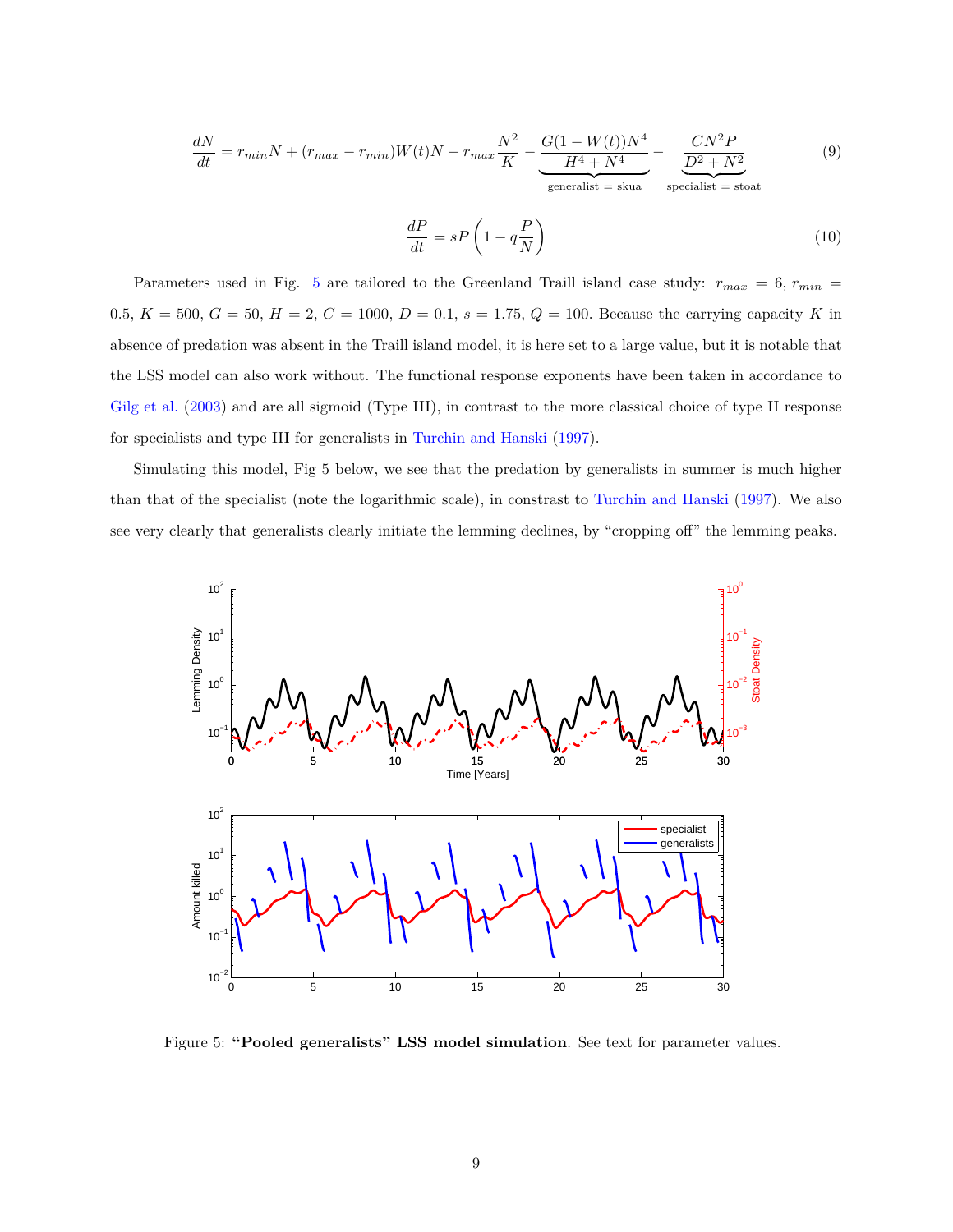## **A cautionary tale on cycle shape in mechanistic models**

It has been proposed that cycle shape can be a proxy for cycle causation [\(Turchin et al.,](#page-11-1) [2000\)](#page-11-1). We offer a different view here. A difficulty with the numerous mechanistic mathematical models available to model rodent cycles is that they tend to produce cycles with correct periodicity and amplitude, but with shapes often different from that of the data. In other words, mechanistic models with empirically estimated parameters might not fit all the details of the cycle very well. For example, in [Korpimäki et al.](#page-10-6) [\(2002,](#page-10-6) Fig. 4) the mechanistic predation model consistently produces cycles that rank in the right side of Royama's triangle, where delayed density-dependence generates the crashes after a plateau at high density [\(Royama,](#page-10-7) [1992\)](#page-10-7). However, the data shows often faster crashes, ranking on the left side of the triangle (Fig. 4 in their paper). Conversely, the model in [Gilg et al.](#page-10-0) [\(2003\)](#page-10-0) cited above tends to produce fast crashes in just one year while the data show crashes occurring over one or two years. This is arguably an undesirable property of the model [\(Oksanen et al.,](#page-10-8) [2008\)](#page-10-8), which incidentally refutes the claims of [Turchin et al.](#page-11-1) [\(2000\)](#page-11-1) that "prey peaks" have a rounded shape. The models by [Korpimäki et al.](#page-10-6) [\(2002\)](#page-10-6) and [Gilg et al.](#page-10-0) [\(2003\)](#page-10-0) therefore seem to be equally good at describing periodicity and amplitude of the time series, but equally limited to reproduce cycle shape<sup>[3](#page-9-0)</sup>. With rich datasets (e.g.  $>100$  data points in this context), it might be possible to find the most likely models just based on cycle shape, but given the limited data available here ( $\approx 25$  years with no spatial replication, which is common in many stuch study sites), such endeavours may be a little premature. Mechanistic mathematical models may be best interpreted as illustrating what is *possible,* rather than what is actually happening in real populations. Although in some cases, it may be possible to at least rank different scenarios based on very contrasted models and multiple model diagnostics [\(Kendall et al.,](#page-10-9) [2005\)](#page-10-9).

#### **Code availability**

Computer codes have been deposited at Zenodo as part of our release of lemming population cycles models [\(Barraquand and Henden,](#page-10-10) [2020\)](#page-10-10) with <DOI:10.5281/zenodo.4271833>. These are additionally available at [https://github.com/fbarraquand/lemmingCycles\\_ODEmodels](https://github.com/fbarraquand/lemmingCycles_ODEmodels). The repository includes of course code for the original Traill island model, codes to simulate the Turchin & Hanski (1997) model with/without seasonal generalist predation, as well as our proposed LSS simplification of the model with 9 parameters. The repository also includes features not used here, such as a stochastic (SDE) version of the Traill island model, various models considered in [Turchin and Batzli](#page-11-2) [\(2001\)](#page-11-2) for lemming-plant interactions, and a hostparasite model of an interaction with unknown parasite, whose main purpose is to elicit caution regarding inferring cycle causation without hard data on all main parameters of an interaction.

<span id="page-9-0"></span><sup>&</sup>lt;sup>3</sup>This remark may very well apply to numerous other mechanistic models for cyclic populations.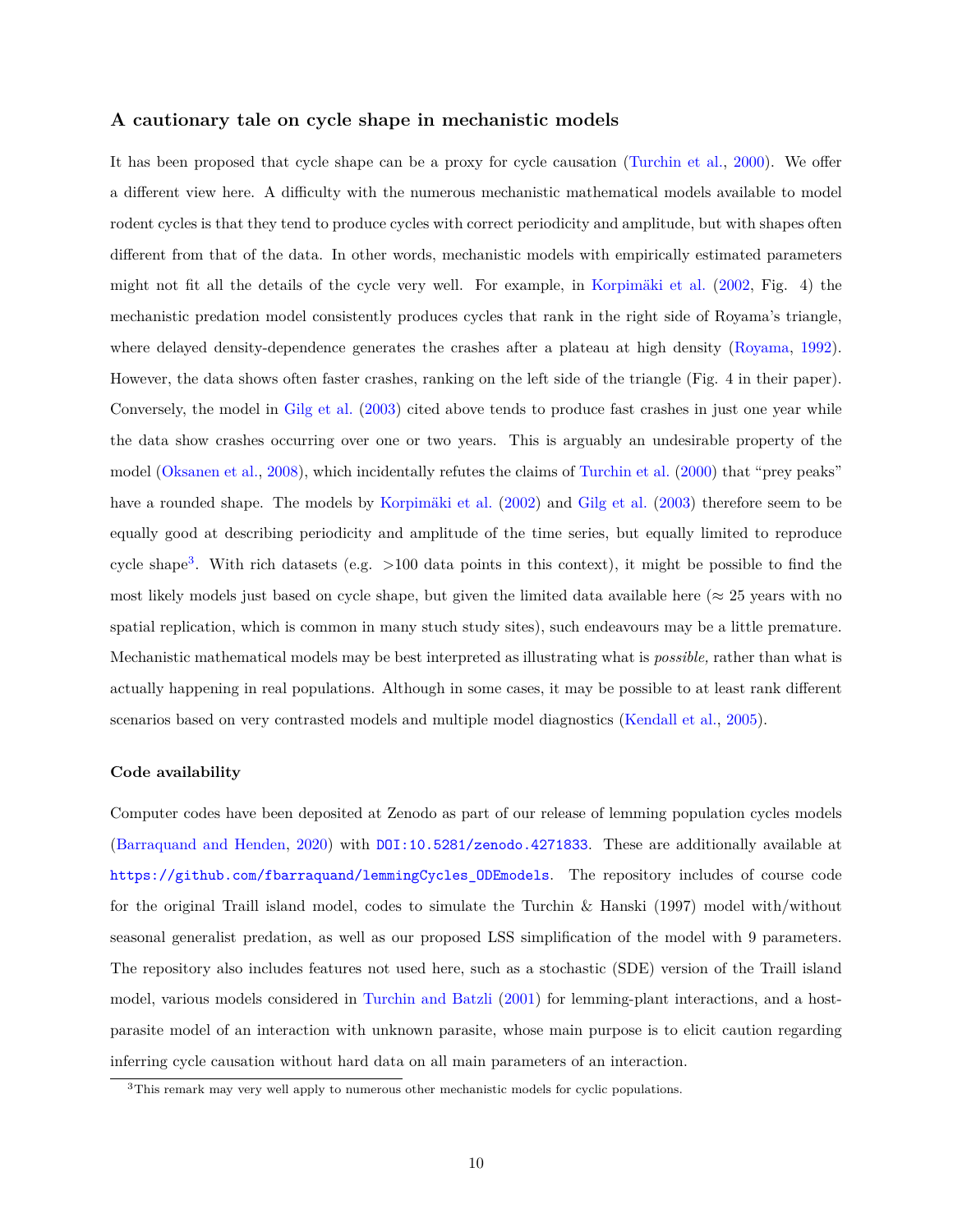### **Acknowledgements**

FB thanks Rachel A. Taylor for discussions and sharing results on the effects of generalist predation in the Turchin & Hanski (1997) model.

## **References**

- <span id="page-10-10"></span>Barraquand, F., and J.-A. Henden. 2020. Models for lemming population cycles doi:10.5281/zenodo.4271834.
- <span id="page-10-0"></span>Gilg, O., I. Hanski, and B. Sittler. 2003. Cyclic dynamics in a simple vertebrate predator-prey community. Science 301:866–868.
- <span id="page-10-5"></span>Gilg, O., B. Sittler, and I. Hanski. 2009. Climate change and cyclic predator–prey population dynamics in the high Arctic. Global Change Biology 15:2634–2652.
- <span id="page-10-9"></span>Kendall, B. E., S. P. Ellner, E. McCauley, S. N. Wood, C. J. Briggs, W. W. Murdoch, and P. Turchin. 2005. Population cycles in the pine looper moth: Dynamical tests of mechanistic hypotheses. Ecological Monographs 75:259–276.
- <span id="page-10-2"></span>King, A., and W. Schaffer. 2001. The geometry of a population cycle: a mechanistic model of snowshoe hare demography. Ecology 82:814–830.
- <span id="page-10-6"></span>Korpimäki, E., K. Norrdahl, T. Klemola, T. Pettersen, and N. C. Stenseth. 2002. Dynamic effects of predators on cyclic voles: field experimentation and model extrapolation. Proceedings of the Royal Society of London. Series B: Biological Sciences 269:991–997.
- <span id="page-10-8"></span>Oksanen, T., L. Oksanen, J. Dahlgren, and J. Olofsson. 2008. Arctic lemmings, Lemmus spp. and Dicrostonyx spp.: integrating ecological and evolutionary perspectives. Evolutionary Ecology Research 10:415–434.
- <span id="page-10-1"></span>Rinaldi, S., S. Muratori, and Y. Kuznetsov. 1993. Multiple attractors, catastrophes and chaos in seasonally perturbed predator-prey communities. Bulletin of mathematical Biology 55:15–35.
- <span id="page-10-7"></span>Royama, T. 1992. Analytical population dynamics, volume 10 of *Population and community biology series*. Chapman and Hall, London, UK.
- <span id="page-10-3"></span>Taylor, R. A., J. A. Sherratt, and A. White. 2012. Seasonal forcing and multi-year cycles in interacting populations: lessons from a predator–prey model. Journal of mathematical biology pages 1–24.
- <span id="page-10-4"></span>Taylor, R. A., A. White, and J. A. Sherratt. 2013. How do variations in seasonality affect population cycles? Proceedings of the Royal Society B: Biological Sciences 280. doi:10.1098/rspb.2012.2714.